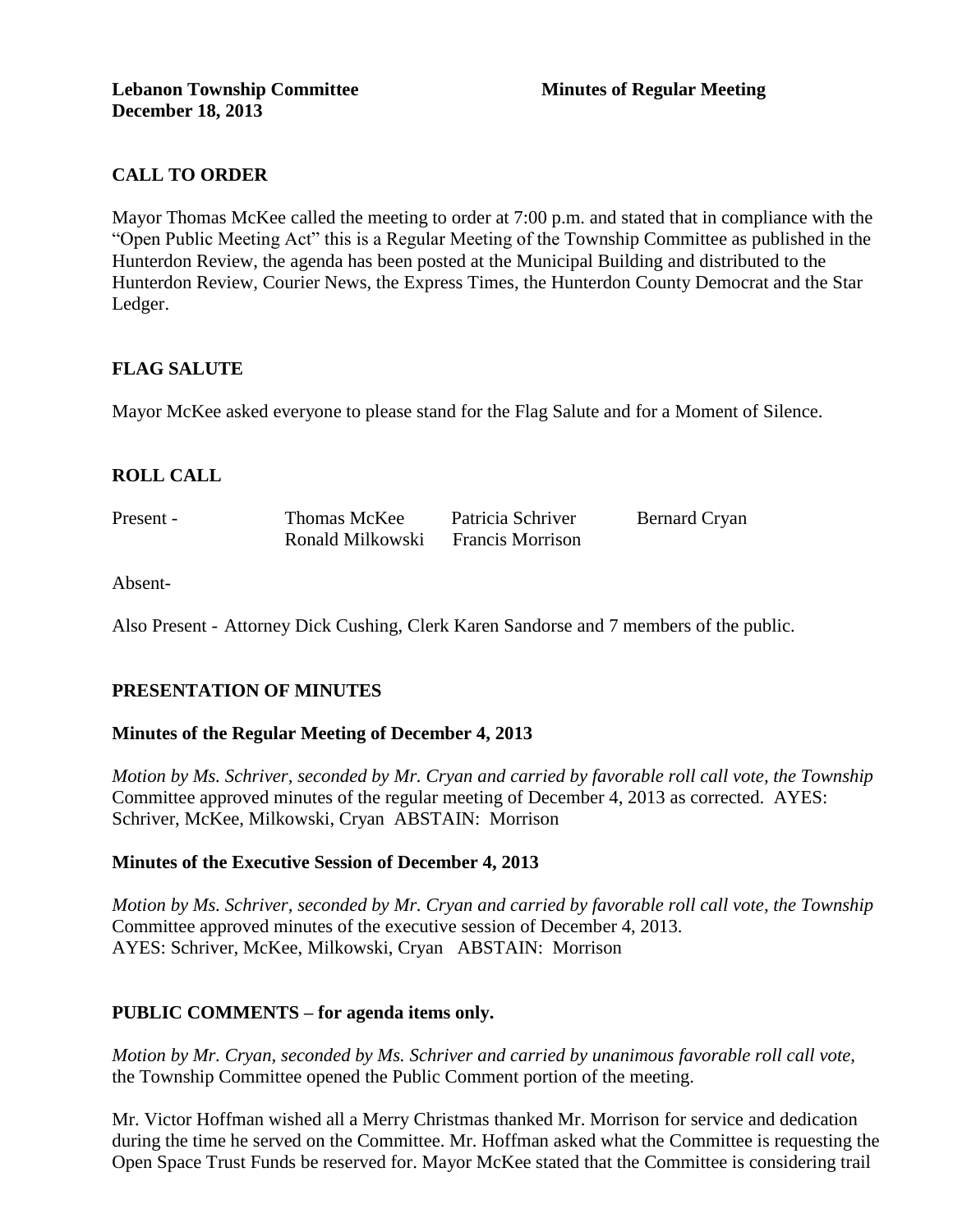LTCM 12/18/2013 Page 2 of 11

connectivity, possible use in the park and possibly historic buildings. Mr. Hoffman requested that the Committee consider some of the funds for a bathroom at the museum.

*Motion by Ms. Schriver, seconded by Mr. Cryan and carried by unanimous favorable roll call vote,* the Township Committee closed the Public Comment portion of the meeting.

## **ORDINANCE**

**Public Hearing**

## **Ordinance 2013-11 Authorizing Sunday Raffles**

*Motion by Ms. Schriver, seconded by Mr. Cryan and carried by unanimous favorable roll call vote,* the public hearing for Ordnance No. 2013-11 was opened.

There were no comments from the public*.*

*Motion by Ms. Schriver, seconded by Mr. Morrison and carried by unanimous favorable roll call vote,* the public hearing for Ordinance No. 2013-11was closed.

*Motion by Ms. Schriver, seconded by Mr. Cryan and carried by unanimous favorable roll call vote,* the Township Committee adopted Ordinance No. 2013-11 as written below.

# **TOWNSHIP OF LEBANON COUNTY OF HUNTERDON STATE OF NEW JERSEY ORDINANCE NO. 2013-11 AN ORDINANCE AUTHORIZING SUNDAY RAFFLES**

Statement of Purpose. It is the purpose of this Ordinance to assist charitable, civic and serve organizations including volunteer fire companies, first aid squads, church organizations, school groups, veteran's organizations and senior citizen's clubs by permitting Sunday raffles to raise funds for educational, charitable, patriotic, religious and public spirited purposes.

BE IT ORDAINED by the Township Committee of the Township of Lebanon that the following is hereby enacted:

§ 1.0.

This Ordinance supplements N.J.S.A. 5:8-50, the Raffles Licensing Law.

§ 2.0.

The Legalized Games of Chance Control Commission shall promulgate the applicable regulations governing the advertising of any raffle occurring in the Township.

§ 3.0. Authorization.

Pursuant to N.J.S.A. 5:8-31, raffles are authorized to any organization qualified herein to be conducted on Sundays.

§ 4.0. Number.

The number of Sunday raffles as permitted shall be unlimited provided the tickets are sold only on premises and on the day of the drawing. In the event tickets for raffles are sold or offered for sale any day prior to the event, the number of Sunday raffles shall be limited to one (1) per month.

§ 5.0. Application.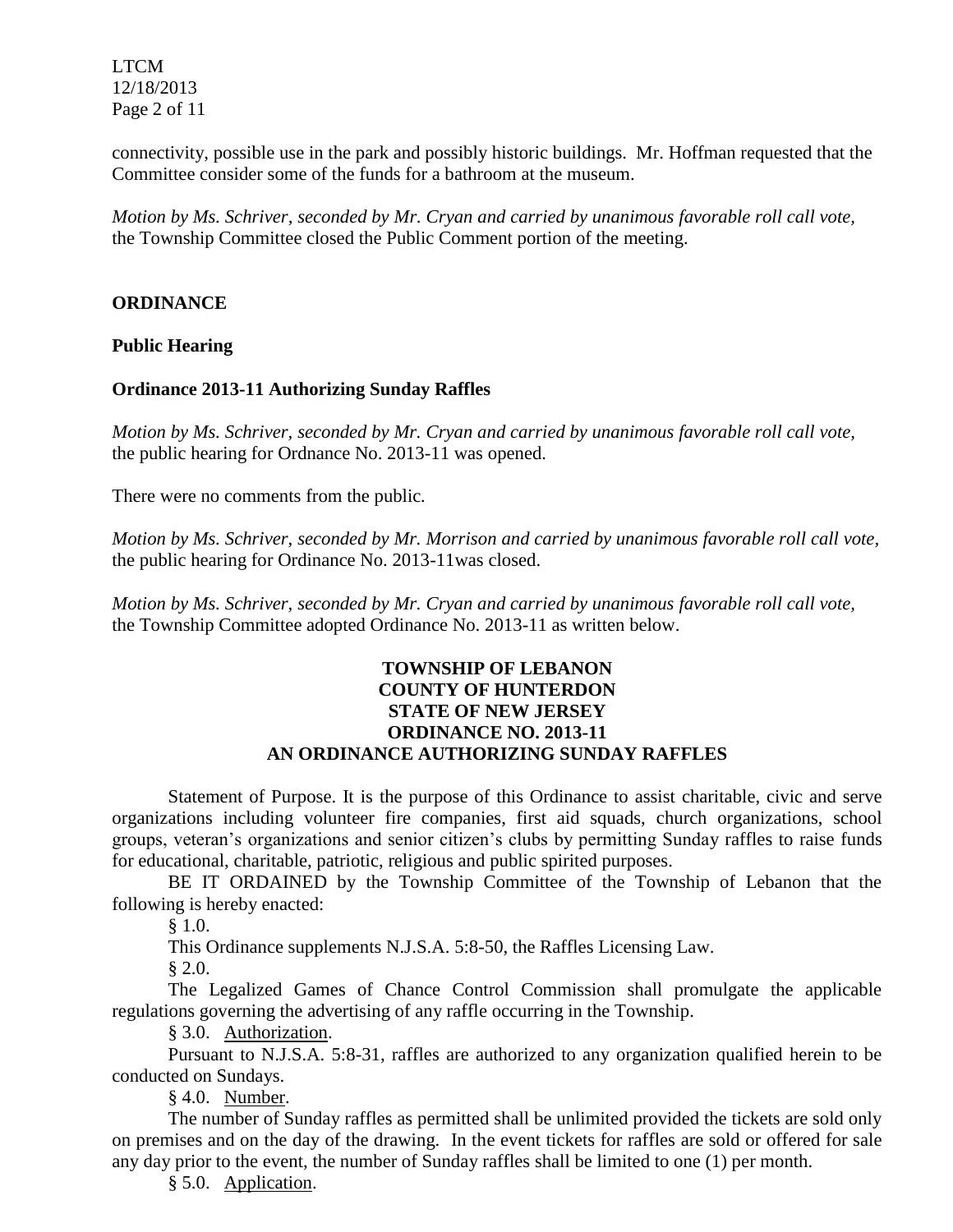LTCM 12/18/2013 Page 3 of 11

Each applicant for a Sunday raffle license shall file with the Municipal Clerk a written application therefor in the form prescribed by the rules and regulations which shall be duly executed and verified and in which shall be stated the name and address of the applicant together with sufficient facts relating to its incorporation or organization in order to enable the Township Committee to determine whether or not the applicant is a bonafide organization or association as defined herein.

Repealer. All Ordinances or parts of Ordinances which are inconsistent with this Ordinance shall be repealed as to their inconsistencies only.

Effective Date. This Ordinance shall take effect following final passage and publication in accordance with law.

#### **RESOLUTIONS**

#### **Resolution No. 92-2013 - Refund for Overpayment of Taxes – United Telephone**

*Motion by Mr. Milkowski, seconded by Ms. Schriver and carried by favorable roll call vote, the* Township Committee approved Resolution No. 92-2013 as written below. AYES: Schriver, McKee, Milkowski, Morrison ABSTAIN: Cryan

> TOWNSHIP OF LEBANON COUNTY OF HUNTERDON STATE OF NEW JERSEY RESOLUTION NO. 92-2013

WHEREAS there exists an overpayment of 2013 taxes for the following property, and, WHEREAS there will be no further billing for the following property, THEREFORE BE IT RESOLVED that the Treasurer be authorized to prepare and the Mayor, Treasurer and Clerk be authorized to sign a refund check for the following property:

| <b>Block/Lot</b> | Owner:              | Amount:     |
|------------------|---------------------|-------------|
| 555/1            | United Telephone-NJ | \$16,096.03 |

#### **Resolution No. 93-2013 - Refund for Overpayment of Taxes - State of NJ – DEP**

*Motion by Mr. Milkowski, seconded by Mr. Cryan and carried by unanimous favorable roll call vote,* the Township Committee approved Resolution No. 93-2013 as written below.

> TOWNSHIP OF LEBANON COUNTY OF HUNTERDON STATE OF NEW JERSEY RESOLUTION NO. 93-2013

WHEREAS there exists an overpayment of 2013 taxes for the following property, and, WHEREAS there will be no further billing for the following property, as it has now become tax exempt,

THEREFORE BE IT RESOLVED that the Treasurer be authorized to prepare and the Mayor, Treasurer and Clerk be authorized to sign a refund check for the following property: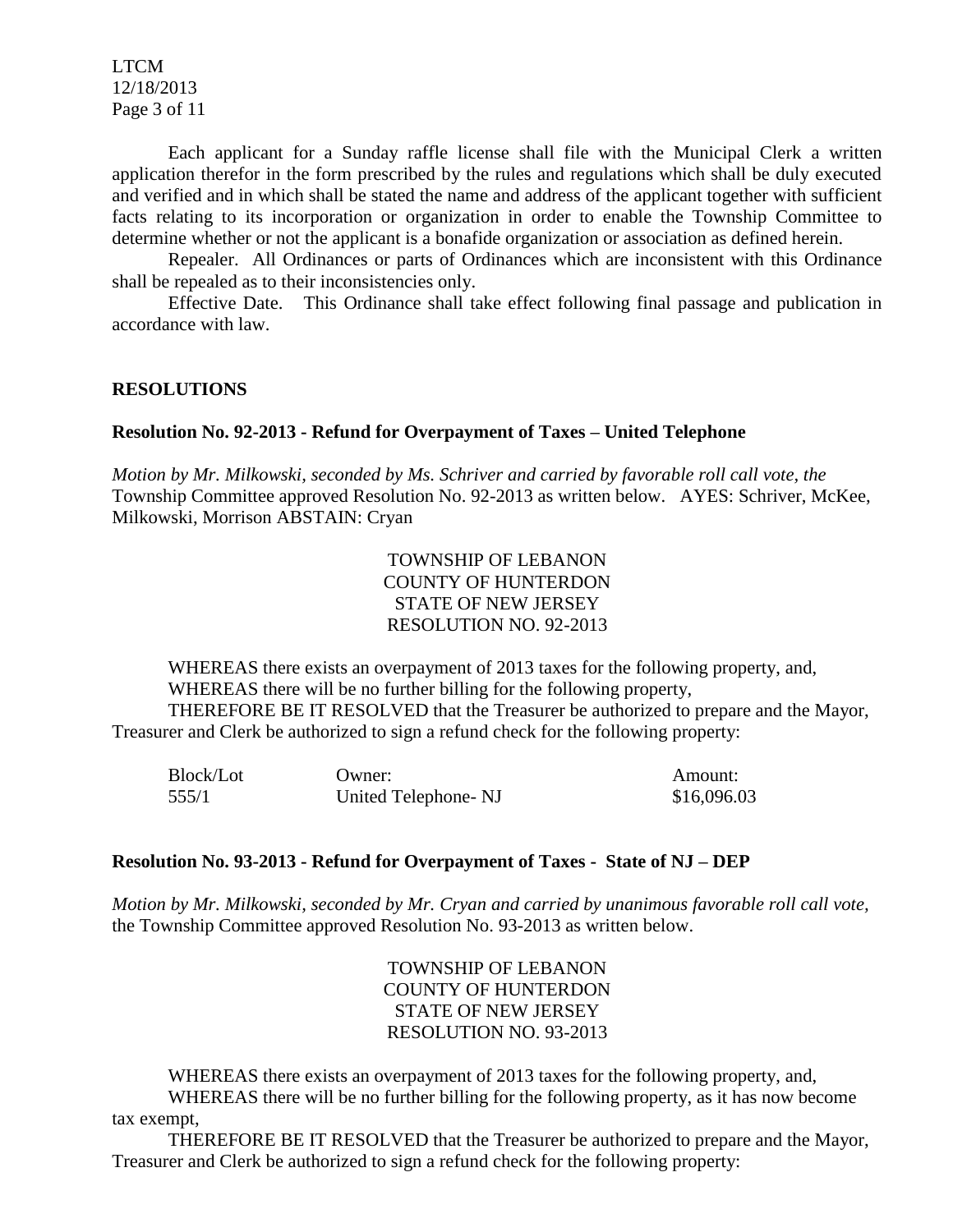| Block/Lot | Owner:          | Amount:  |
|-----------|-----------------|----------|
| 19/16     | State of NJ-DEP | \$414.82 |

#### **Resolution No. 94-2013 - Refund for Overpayment of Taxes - Leizer/Michels/Papantonis/Quinn**

*Motion by Mr. Schriver, seconded by Mayor McKee and carried by unanimous favorable roll call* vote, the Township Committee approved Resolution No. 94-2013 as written below.

> TOWNSHIP OF LEBANON COUNTY OF HUNTERDON STATE OF NEW JERSEY RESOLUTION NO. 94-2013

WHEREAS there exists an overpayment of 2013 taxes for the following properties, and, WHEREAS these amounts have been requested for refund by the homeowners THEREFORE BE IT RESOLVED that the Treasurer be authorized to prepare and the Mayor, Treasurer and Clerk be authorized to sign a refund check for the following properties:

| Block/Lot | Owner:                           | Amount:    |
|-----------|----------------------------------|------------|
| 24/5.12   | Cary Leizer                      | \$3,400.07 |
| 24/32.06  | Ronald & Christine Michels       | \$5,356.65 |
| 57/21     | Perry Papantonis & Siobhan Quinn | \$3,620.43 |

#### **Resolution No. 95-2013 - Cancel 2013 Delinquent Taxes**

*Motion by Mr. Milkowski, seconded by Ms. Schriver and carried by favorable roll call vote, the* Township Committee approved Resolution No. 95-2013 as written below. AYES: Schriver, McKee, Milkowski, Morrison ABSTAIN: Cryan

> TOWNSHIP OF LEBANON COUNTY OF HUNTERDON STATE OF NEW JERSEY RESOLUTION NO. 95-2013

WHEREAS N.J.S.A. 40A: 5-17.01 allows for amounts of \$5.00 and less of delinquent taxes to be cancelled, and,

WHEREAS the following amounts are open and due for 2013, and WHEREAS it is the desire of the Tax Collector to clear these amounts, THEREFORE, BE IT RESOLVED that the following balances be cancelled:

| Block/Lot | Amount  |
|-----------|---------|
| 2/2.01    | .91     |
| 10/8.01   | .01     |
| 10/56     | .06     |
| 12/1.01   | .01     |
| 19/4      | .44     |
| 19/12     | .01     |
| 21/32     | .25     |
| 24/8.03   | $.10\,$ |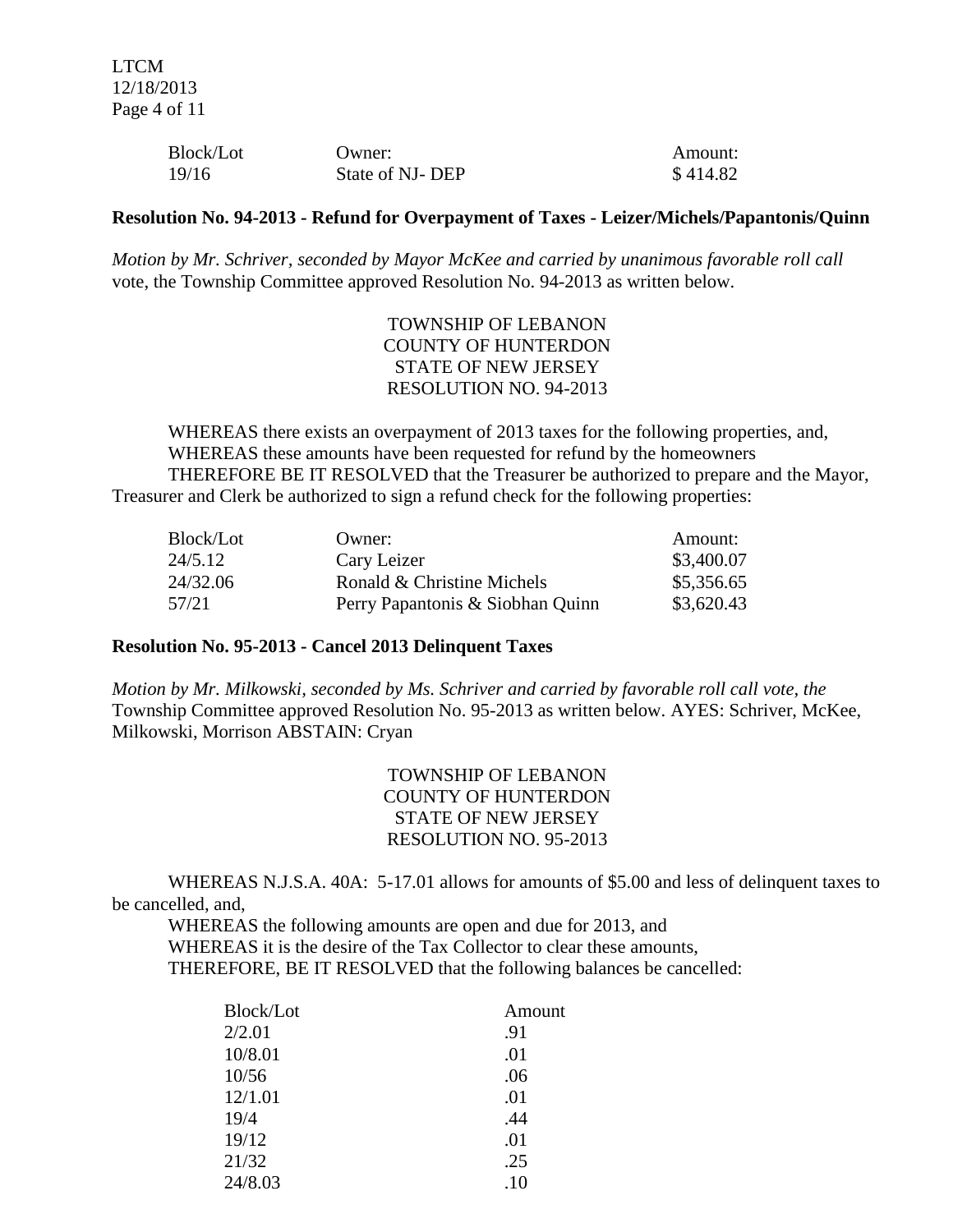LTCM 12/18/2013 Page 5 of 11

| 29/32 Q0053            | .41 |
|------------------------|-----|
| 30/48                  | .01 |
| 34/2 Q0061             | .50 |
| 37/22.04               | .65 |
| 38/79                  | .01 |
| 41/16.10               | .01 |
| 48/6                   | .02 |
| 49/7                   | .37 |
| 49/70                  | .27 |
| 49/81                  | .30 |
| 58/5                   | .84 |
| 59/7.01                | .02 |
| 59/7.02                | .02 |
| 60/15.01               | .46 |
| 60/47                  | .02 |
| 69/47                  | .03 |
| 77/6                   | .01 |
| TOTAL: 5.74 (BILL ADJ) |     |

#### **Resolution No. 96-2013 - Cancel 2013 Tax Credits**

*Motion by Ms. Schriver, seconded by Mr. Milkowski and carried by favorable roll call vote, the* Township Committee approved Resolution No. 96-2013 as written below. AYES: Schriver, McKee, Milkowski, Morrison ABSTAIN: Cryan

# TOWNSHIP OF LEBANON COUNTY OF HUNTERDON STATE OF NEW JERSEY RESOLUTION NO. 96-2013

WHEREAS N.J.S.A. 40A: 5-17.01 allows for amounts of \$5.00 and less of overpaid taxes to be cancelled, and,

WHEREAS the following amounts are overpaid for 2013, and

WHEREAS it is the desire of the Tax Collector to clear these amounts,

THEREFORE, BE IT RESOLVED that the following credits be cancelled and lapsed to surplus:

| <b>Block/Lot</b> | Amount |
|------------------|--------|
| 10/39 Q0005      | .97    |
| 10/54            | .01    |
| 21/6.01          | .01    |
| 24/32.02         | .01    |
| 33/5.01          | .08    |
| 36/43            | .25    |
| 37/35            | .03    |
| 37.02/5          | .10    |
| 38/109           | .02    |
| 49/16            | .02    |
| 51/13 Q0217      | .01    |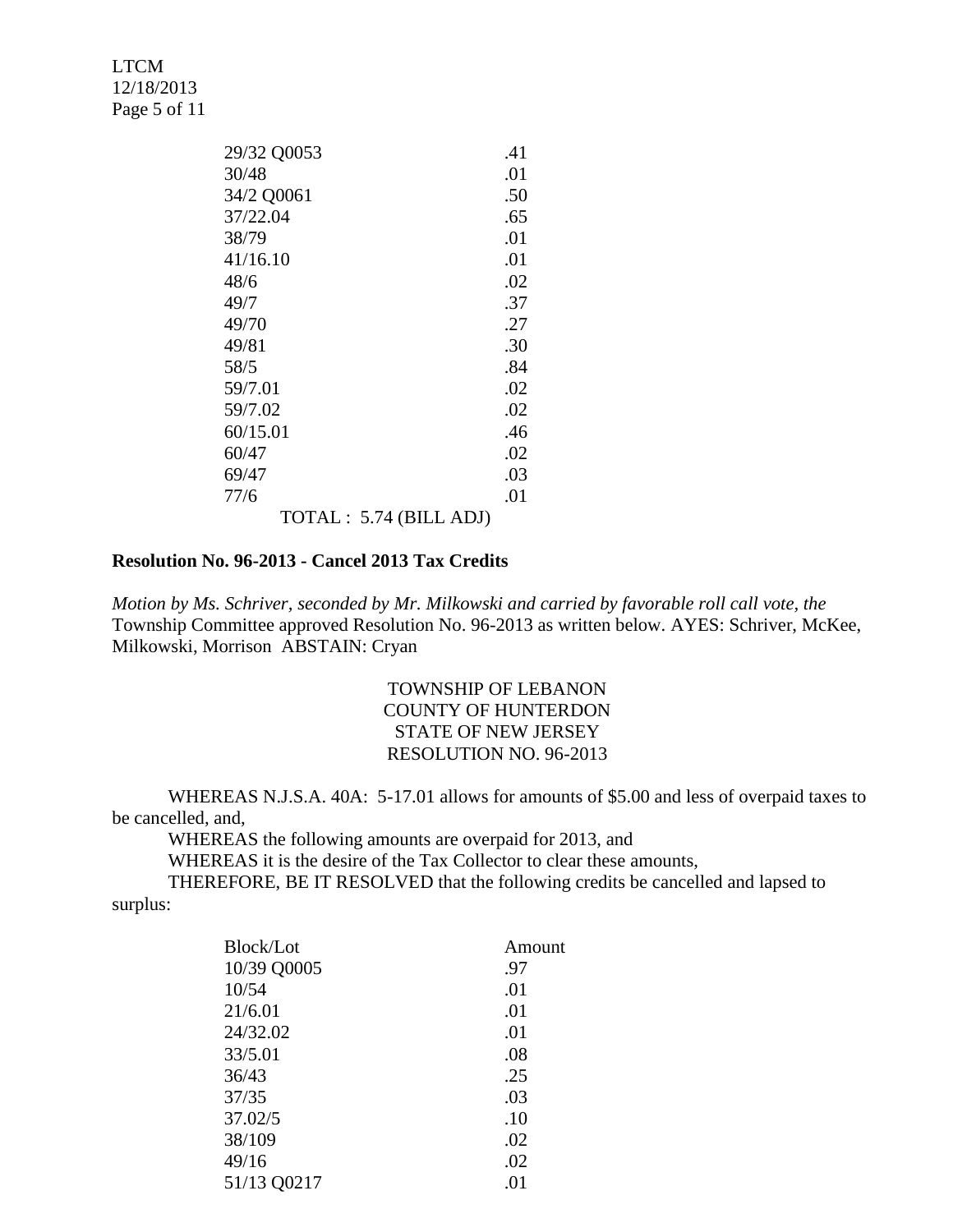| 51/14.05                 | .13 |
|--------------------------|-----|
| 53/11                    | .20 |
| 57/32.01                 | .44 |
| 61/23.07                 | .06 |
| 65/13                    | .09 |
| $TOTAL : 2.43-(PAY ADJ)$ |     |

### **Resolution No. 97-2013 - Request to Reserve Open Space Trust Funds**

*Motion by Mr. Milkowski, seconded by Mayor McKee and carried by unanimous favorable roll call* vote, the Township Committee approved Resolution No.97 -2013 as written below.

## TOWNSHIP OF LEBANON COUNTY OF HUNTERDON STATE OF NEW JERSEY RESOLUTION NO. 97-2013 REQUEST TO RESERVE OPEN SPACE TRUST FUNDS

WHEREAS, ten percent of the Hunterdon County Open Space Trust Fund raised from the open space tax collected annually in each municipality is available for municipal open space purposes each year; and

WHEREAS, the Township of Lebanon does not have immediate plans to use its portion of the Open Space Trust Funds, however; are researching options relative to improvements to the Lebanon Township Memorial Park, Trail Systems and the Lebanon Township Museum; and

WHEREAS, the Township of Lebanon wishes to reserve its FY 2012 share of the Fund for use in a forthcoming year.

NOW, THEREFORE, BE IT RESOLVED, by the Township Committee of the Township of Lebanon, County of Hunterdon and State of New Jersey that it hereby asks the Hunterdon County Board of Freeholders to reserve the Town's share in the amount of \$28,253.01, of the Hunterdon County Open Space Trust Fund collected in 2012 for use in the forthcoming year.

BE IT FURTHER RESOLVED that a copy of this Resolution shall be forwarded to the Hunterdon County Board of Freeholders and the County Open Space Coordinator.

#### **Resolution No. 98-2013 - Chapter 159 – Body Armor**

*Motion by Ms. Schriver, seconded by Mr. Milkowski and carried by unanimous favorable roll*  call vote, the Township Committee approved Resolution No. 98-2013 as written below.

> TOWNSHIP OF LEBANON COUNTY OF HUNTERDON STATE OF NEW JERSEY RESOLUTION NO. 98-2013 CHAPTER 159

WHEREAS, N.J.S. 40A4-87 provides that the Director of the Division of Local Government Services may approve the insertion of any special item of revenue in the budget of any county or municipality when such item shall have been made available by law and the amount thereof was not determined at the time of the adoption of the budget, and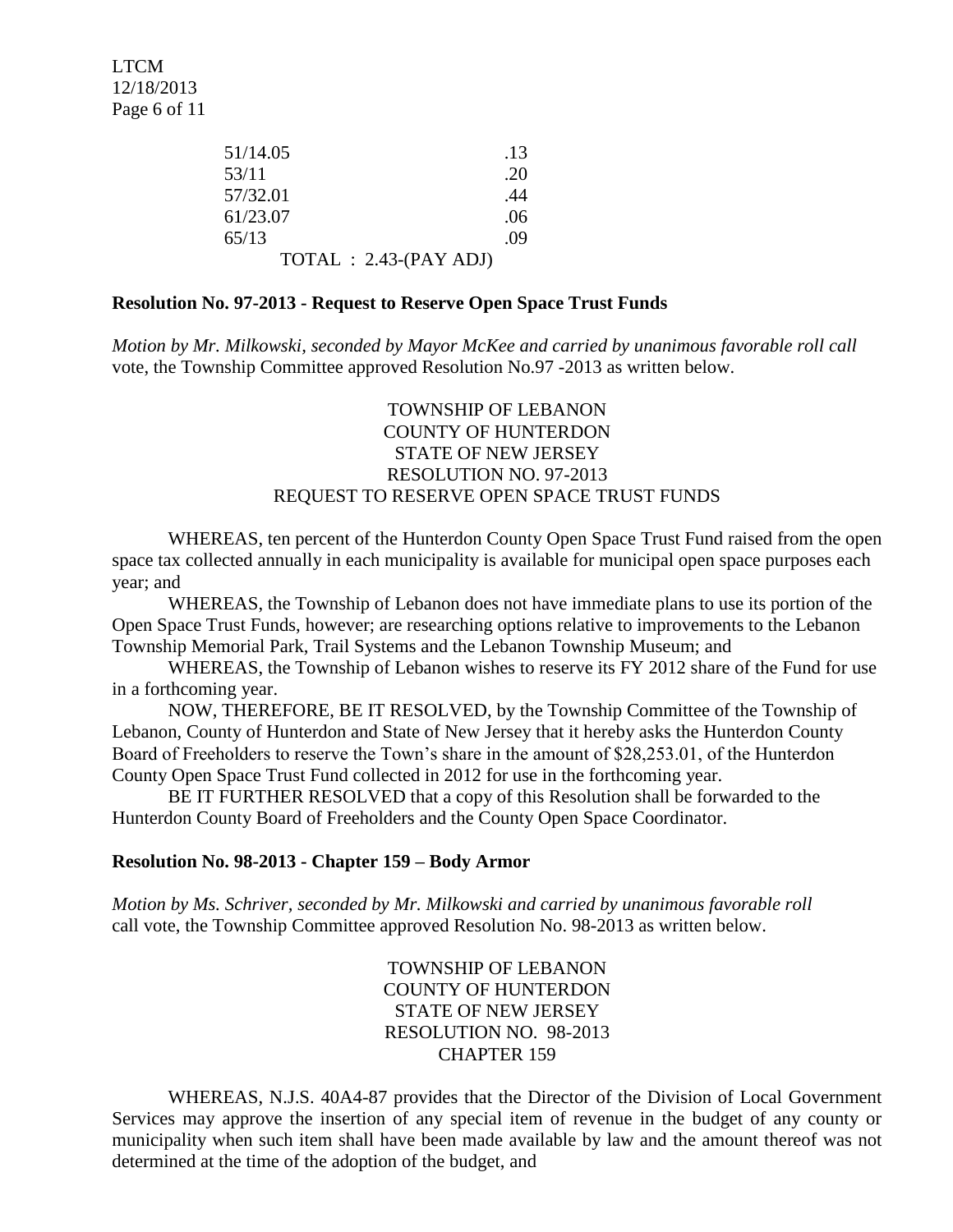LTCM 12/18/2013 Page 7 of 11

WHEREAS, said Director may also approve the insertion of an item of appropriation for an equal amount, and

#### SECTION 1,

NOW, THEREFORE BE IT RESOLVED that the Township of Lebanon, Hunterdon County, hereby requests the Director of the Division of Local Government Services to approve the increase of \$ 1,527.49 for an item of revenue in the budget of the year 2013 as follows:

Miscellaneous Revenues –

Revenue Offset with Appropriations – Body Armor Grant Total with increase to be \$ 1,527.49

## SECTION 2,

BE IT FURTHER RESOLVED that a like sum of \$ 1,527.49 be and the same is hereby appropriated under the caption of:

General Appropriations - Public & Private Programs Offset by Revenues – Body Armor Grant State/Federal Share \$ 1,527.49 Non State Share \$ Total with increase to be \$ 1,527.49

FURTHER RESOLVED that two certified copies of this resolution with a copy of the appropriate documentation be forwarded to the Division of Local Government Services.

### **Resolution No. 99-2013 - Transfers**

*Motion by Ms. Schriver, seconded by Mr. Cryan and carried by unanimous favorable roll call* vote, the Township Committee approved Resolution No. 99-2013 as attached.

> TOWNSHIP OF LEBANON COUNTY OF HUNTERDON STATE OF NEW JERSEY RESOLUTION NO. 99-2013 **TRANSFERS**

#### **OLD BUSINESS**

#### **DPW Dump Truck Purchase**

Mayor McKee stated that the Committee had received bids for a new dump truck. Mid-Atlantic Truck Service sent a letter to the Township requesting a hearing to demonstrate their equivalency to Brown's proposal, at a substantially lower price, before the contract is awarded. A hearing took place at the November 6, 2013 Township Committee meeting and ultimately the bid was awarded to Mid-Atlantic Truck Service. A dispute was then raised by Brown's Trucking. The Committee was to follow up with a letter to Brown's stating that the Township will proceed with the low bidder, however; it did not receive three Committee approvals for a letter to be sent. At the December 4, 2013 meeting, the Committee discussed rejecting all bids and seeking new bids for the truck. Mr. Morrison was absent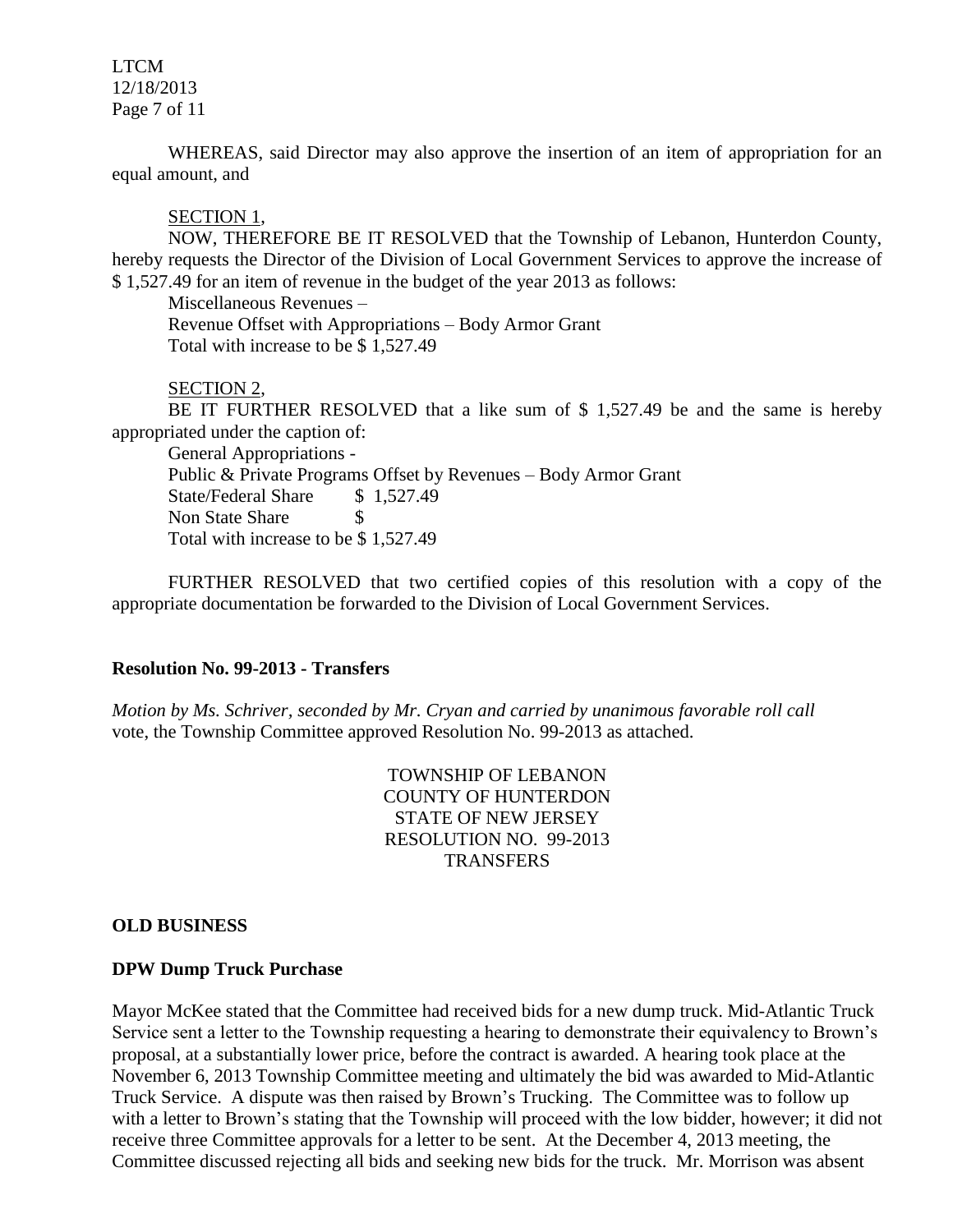LTCM 12/18/2013 Page 8 of 11

from the meeting so the Committee held the matter over to this meeting for a final vote. Discussion was held on rebidding for the dump truck.

*Ms. Schriver moved and Mr. Cryan seconded motion to rebid for a new dump truck.*  AYES: Schriver, Cryan NAYS: McKee, Milkowski, Morrison Motion Failed.

# **Reorg changed to 6pm**

*Motion by Ms. Schriver, seconded by Mr. Cryan and carried by unanimous favorable roll call vote,* the Township Committee moved the Reorganization Meeting from 7 p.m. to 6 p.m. on January 7, 2014.

# **NEW BUSINESS**

# **Joint Planning Board/Committee/EOS Meeting**

The joint Planning Board/Township Committee and EOS meeting, regarding the Quarry, will be held on January 21, 2014 at 7:00 p.m.

# **Gail Glashoff, MHL – COAH Rehabilitation Application**

Ms. Glashoff stated that she has received another COAH Rehab application. The applicant received a Rehab loan, earlier in the year, for the replacement of the roof on their mobile home. They are now applying to replace the skirting around the house. Mr. Charlie Rogers, the Construction Code Official, informed Ms. Glashoff that the skirting is in need of replacement. Mr. Glashoff has received three quotes and discussed them with Mr. Rogers. Attorney Cushing has also reviewed the quotes. Ms. Glashoff stated that the lowest quote is providing the most efficient work with vinyl skirting. The contract will be between the homeowner and the contractor. Ms. Glashoff is to obtain certificate of insurance naming the Township as additionally insured.

*Motion by Ms. Schriver, seconded by Mr. Cryan and carried by unanimous favorable roll call vote,* the Township Committee approved B & L Home Improvements Services in the amount of \$4800.00 with an additional amount not to exceed \$500.00 for permits.

# **LTEOS Resignation – Gregory Cahill**

*Motion by Mr. Milkowski, seconded by Ms. Schriver and carried by unanimous favorable roll call*  vote, the Township Committee accepted Mr. Cahill's resignation with regret.

## **Animal Control Officer**

Discussion was held on the need for Animal Control services in the Township. Deputy Clerk Kim Jacobus is looking into possible options.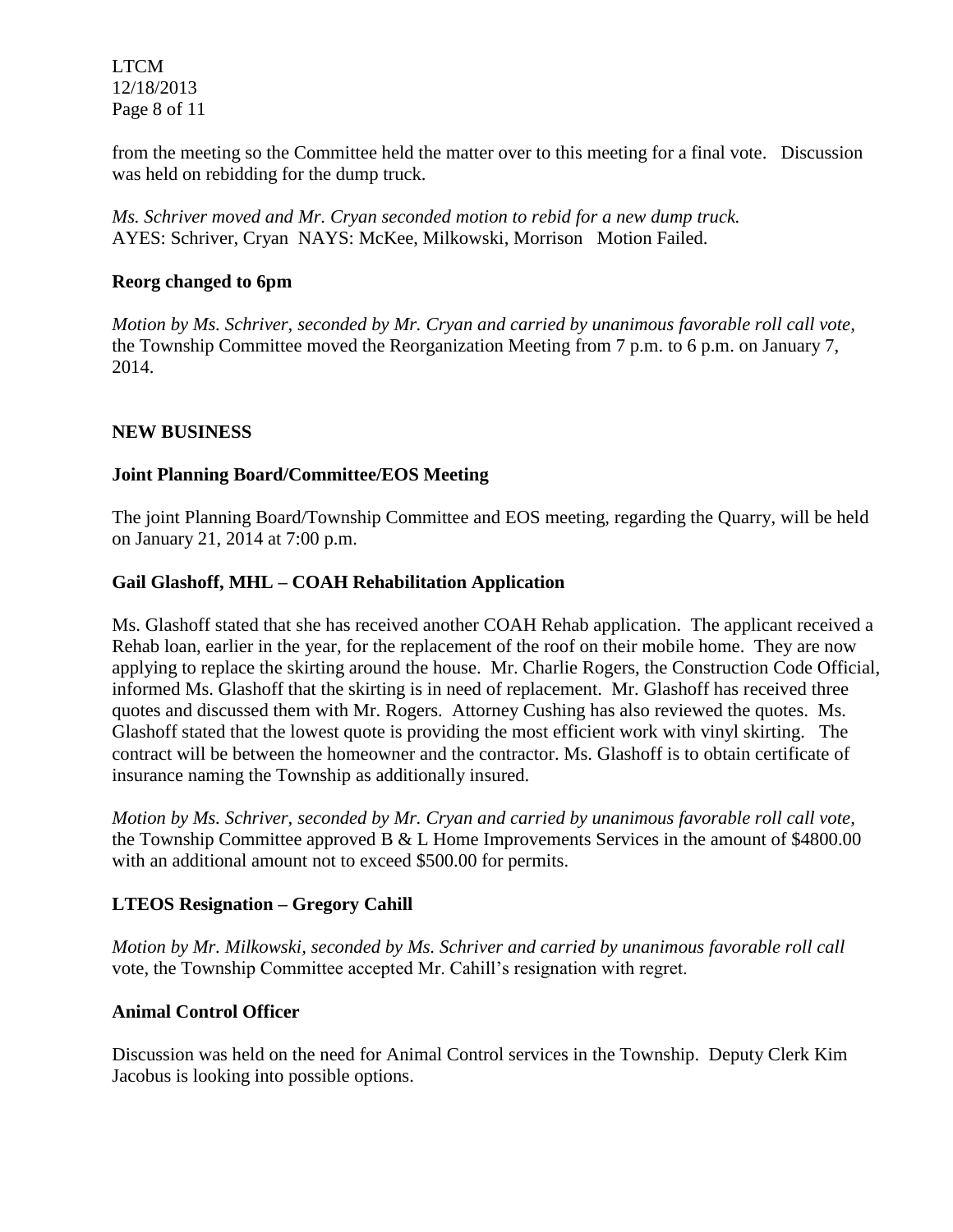LTCM 12/18/2013 Page 9 of 11

# **PRESENTATION OF VOUCHERS**

Committee Members provided a description of vouchers exceeding \$1000.00.

*Motion by Ms. Schriver, seconded by Mr. Cryan and carried by unanimous favorable roll call vote,* the Township Committee approved the December 18, 2013 bill list in amount of \$1,097,804.96 with the addition of:

> FEMA Reimbursement to Slowinski/Koch - \$ 63,236.26 2012 Snow Reserve Transfer to Savings - \$39,741.28 Lebanon Township Reimbursement to Budget from Snow Reserve - \$26,369.40 Lebanon Township Accumulated Leave Act - \$37,000.00 to Savings

# **CORRESPONDENCE**

a. Tax Collector's Report for the Month of November 2013

## **Mr. Morrison Acknowledgement**

Mayor McKee acknowledged Mr. Morrison for his service to the Township. Mayor McKee stated that the Committee appreciates Mr. Morrison's long service and what he has done for the Township. The Committee thanked Mr. Morrison.

## **Clinton First Aid and Rescue – 27 Truck Agreement**

Mayor McKee stated that the Township received the proposed Clinton First Aid and Rescue – 27 Truck Agreement last night at 5:00 p.m. The present contract expires on January 10, 2014. There are no changes from the prior contract, with the exception of it being a one year contract; 2014-2015. Mayor McKee stated that the overall cost to the Township can be no more than \$17,500.00. Mayor McKee noted that the current contract was for 18 months and the Township is not even close to the \$17,500.00 limit. The final cost is yet to come, however; he thinks that it may be \$6000 to \$6600. Mayor McKee stated that the Committee attempted to have holidays covered in the new agreement though it did not work out. The Committee decided to hold on taking action on the agreement until after the public comment portion of the meeting.

# **PUBLIC COMMENTS**

*Motion by Ms. Schriver, seconded by Mr. Cryan, and carried by unanimous favorable roll call vote,* the Township Committee opened the Public Comment portion of the meeting at 7:48 p.m.

Mr. Victor Hoffman questioned the time frame in approving the Clinton 27 Truck contract.

Mr. Brian Wunder stated that he is planning on recusing himself from the Clinton 27 Truck issue in January 2014 so the Committee might want to vote this evening.

Ms. Annette LeMenze asked if the Township has looked into other outside agencies to cover the EMS for the Township for comparison purposes.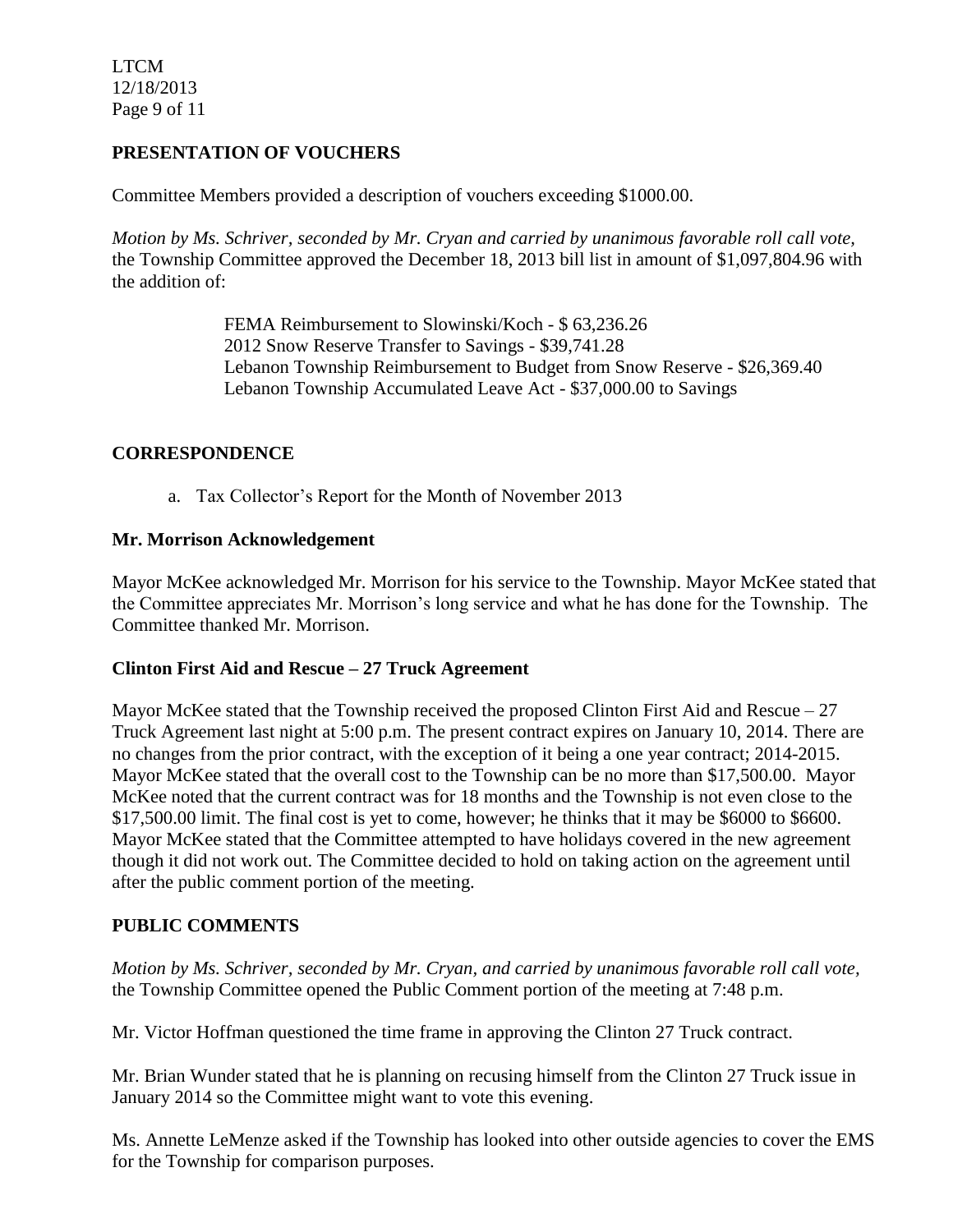LTCM 12/18/2013 Page 10 of 11

*Motion by Mr. Milkowski, seconded by Ms. Schriver and carried by unanimous favorable roll call*  vote, the Township Committee closed the public comment portion of the meeting at 7:56 p.m.

The Committee decided that discuss the Clinton 27 Truck Agreement in Executive Session.

# **Resolution No 91-2013 –Executive Session**

*Motion by Ms. Schriver, seconded by Mr. Cryan and carried by unanimous favorable roll call vote,* the Township Committee approved Resolution No. 100-2013 and convened in executive session at 8:01 p.m.

# TOWNSHIP OF LEBANON COUNTY OF HUNTERDON STATE OF NEW JERSEY RESOLUTION NO. 100-2013 RESOLUTION AUTHORIZING EXECUTIVE SESSION

WHEREAS, the Open Public Meetings Act; *N.J.S.A.* 10:4-6 *et seq*., declares it to be the public policy of the State to insure the right of citizens to have adequate advance notice of and the right to attend meetings of public bodies at which business affecting the public is discussed or acted upon; and

WHEREAS, the Open Public Meetings Act also recognizes exceptions to the right of the public to attend portions of such meetings; and

 WHEREAS, the Mayor and Committee find it necessary to conduct an executive session closed to the public as permitted by the *N.J.S.A*. 40:4-12; and

 WHEREAS, the Mayor and Committee will reconvene in public session at the conclusion of the executive session;

 NOW, THEREFORE, BE IT RESOLVED by the Mayor and Committee of the Township of Lebanon, County of Hunterdon, State of New Jersey that they will conduct an executive session to discuss the following topic(s) as permitted by *N.J.S.A*. 40:4-12:

\_\_\_\_\_\_A matter which Federal Law, State Statute or Rule of Court requires be kept confidential or excluded from discussion in public (Provision relied upon:

\_\_\_\_\_\_\_\_\_\_\_\_\_\_\_\_\_\_\_\_\_\_\_\_\_\_\_\_\_\_\_\_\_\_\_\_\_\_\_\_\_\_\_\_\_\_\_\_\_\_\_\_\_); \_\_\_\_\_\_A matter where the release of information would impair a right to receive funds from the federal government;

\_\_\_\_\_\_A matter whose disclosure would constitute an unwarranted invasion of individual privacy; X A collective bargaining agreement, or the terms and conditions thereof (Specify contract: \_\_\_\_\_\_\_\_\_\_\_\_\_\_\_\_\_\_\_\_\_\_\_\_\_\_\_\_\_\_\_\_\_\_\_\_\_\_\_\_\_\_\_);

X A matter involving the purpose, lease or acquisition of real property with public funds, the setting of bank rates or investment of public funds where it could adversely affect the public interest if discussion of such matters were disclosed; Real Estate Acquisitions

\_\_\_\_\_\_Tactics and techniques utilized in protecting the safety and property of the public provided that their disclosure could impair such protection;

\_\_\_\_\_\_Investigations of violations or possible violations of the law;

 Pending or anticipated litigation or contract negotiation in which the public body is or may become a party; (The general nature of the litigation or contract negotiations is**:**

X Professional Service Contracts The public disclosure of such information at this time would have a potentially negative impact on the municipality's position in the litigation or negotiation;